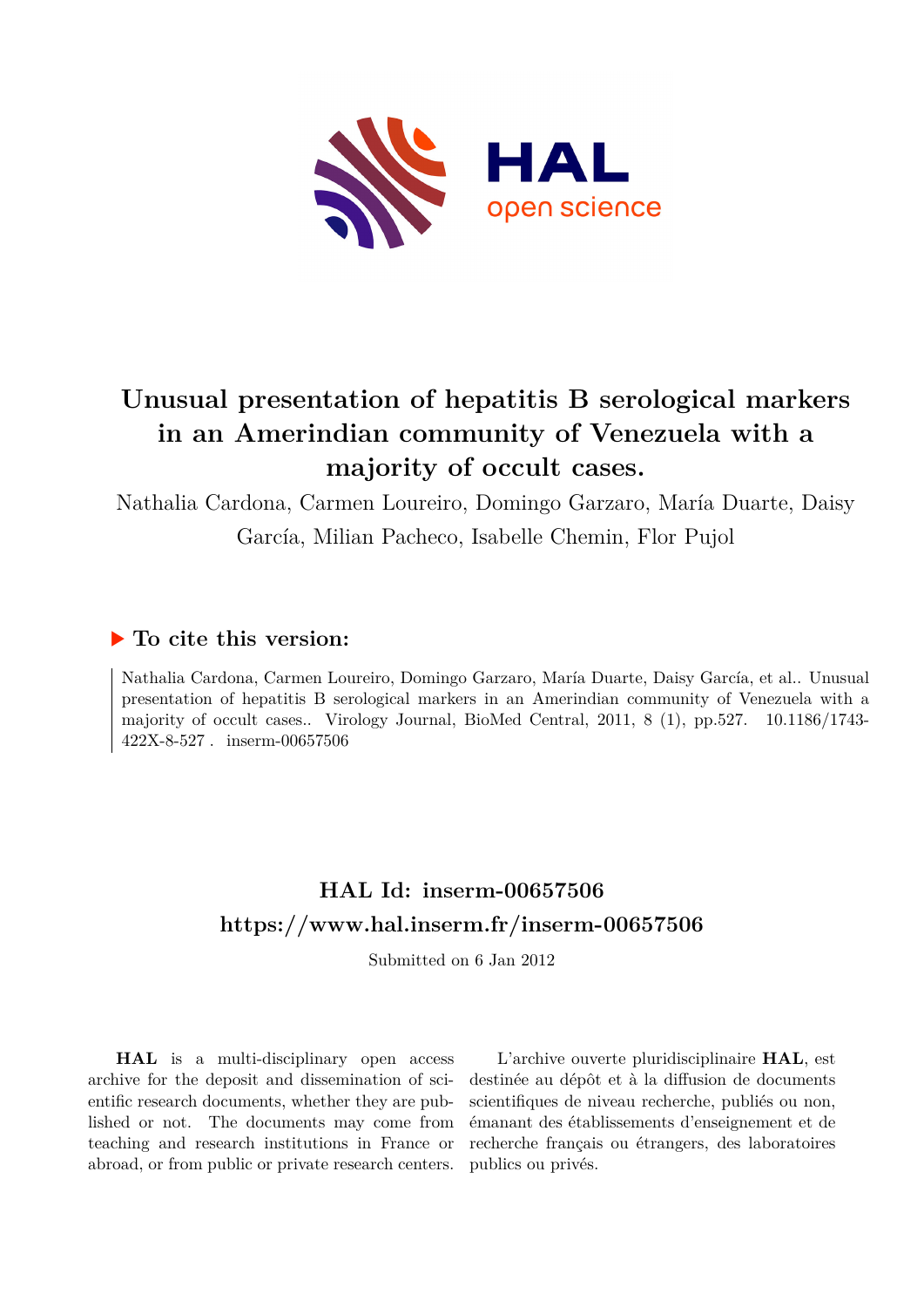



# Unusual presentation of hepatitis B serological markers in an Amerindian community of Venezuela with a majority of occult cases

Nathalia E Cardona<sup>1</sup>, Carmen L Loureiro<sup>2</sup>, Domingo J Garzaro<sup>2</sup>, María C Duarte<sup>1</sup>, Daisy M García<sup>1</sup> , Milian C Pacheco<sup>1</sup>, Isabelle Chemin<sup>3</sup> and Flor H Pujol<sup>2\*</sup>

# Abstract

**Background:** Occult hepatitis B infection (OBI) is characterized by the presence of hepatitis B virus (HBV) DNA in the absence of HBsAg in the serum of patients. The aim of this study was to characterize HBV infection among a Piaroa community, an Amerindian group which exhibits significant evidence of exposure to HBV but relatively low presence of HBsAg, and to explore the presence of OBI in this population.

Results: Of 150 sera, with 17% anti-HBc and 1.3% HBsAg prevalence, 70 were tested for the presence of HBV DNA. From these, 25 (36%) were found positive for HBV DNA by PCR in the core region. Two of these 25 sera were HBsAg positive, indicating an overt infection. Of the remaining 68 sera tested, 23 exhibited OBI. Of these, 13 were HBV DNA out of 25 anti-HBc positive (52%) and 10 HBV DNA positive, out of 43 anti-HBc negative (23%), with a statistical significance of  $p = 0.03$ . Viral DNA and HBsAg were present intermittently in follow up sera of 13 individuals. Sequence analysis in the core region of the amplified DNA products showed that all the strains belonged to HBV genotype F3. The OBI isolates displayed 96-100% nucleotide identity between them. One isolate exhibited the co-circulation of a wild type variant with a variant with a premature stop codon at the core protein, and a variant exhibiting a deletion of 28 amino acids.

Conclusions: The frequency of OBI found in this Amerindian group warrants further studies in other communities exhibiting different degrees of HBV exposure.

Keywords: Hepatitis B virus, Occult infection, Amerindians

# Background

Hepatitis B virus (HBV) infection is a significant health concern among Amerindians in the Americas with high exposure being documented in several Amerindian groups [[1](#page-6-0)]. However, the prevalence of active HBV infection, defined as positivity for HBV surface antigen (HBsAg) is variable among different Amerindian communities, coexisting in the same geographic environment [[2\]](#page-7-0). In a recent study in the Venezuelan Amazon, anti-HBc prevalence ranged from 17 to 70% [\[2](#page-7-0)].

Occult hepatitis B virus infection (OBI) is characterized by the presence of hepatitis B virus (HBV) DNA in

2 Laboratorio de Virología Molecular, Centro de Microbiología y Biología Celular, Instituto Venezolano de Investigaciones Científicas, Apdo 20632, Caracas 1020-A, Venezuela

the absence of HBV surface antigen (HBsAg) [[3,4\]](#page-7-0). OBI can lead to severe chronic manifestations including hepatocellular carcinoma (HCC) [[5,6\]](#page-7-0). OBI has not been studied thoroughly in Amerindian populations and could be present in Amerindian populations exhibiting evidence of exposure to HBV without high prevalence of active infection. Indeed, OBI has been already described in Mexican Amerindians [[7](#page-7-0)]. The aim of this study was to characterize HBV infection among a Piaroa community, an Amerindian group which exhibits significant evidence of exposure to HBV but relatively low presence of HBsAg [\[2](#page-7-0)], and to explore the presence of OBI in this population.



© 2011 Cardona et al; licensee BioMed Central Ltd. This is an Open Access article distributed under the terms of the Creative Commons Attribution License [\(http://creativecommons.org/licenses/by/2.0](http://creativecommons.org/licenses/by/2.0)), which permits unrestricted use, distribution, and reproduction in any medium, provided the original work is properly cited.

<sup>\*</sup> Correspondence: [fhpujol@gmail.com](mailto:fhpujol@gmail.com)

Full list of author information is available at the end of the article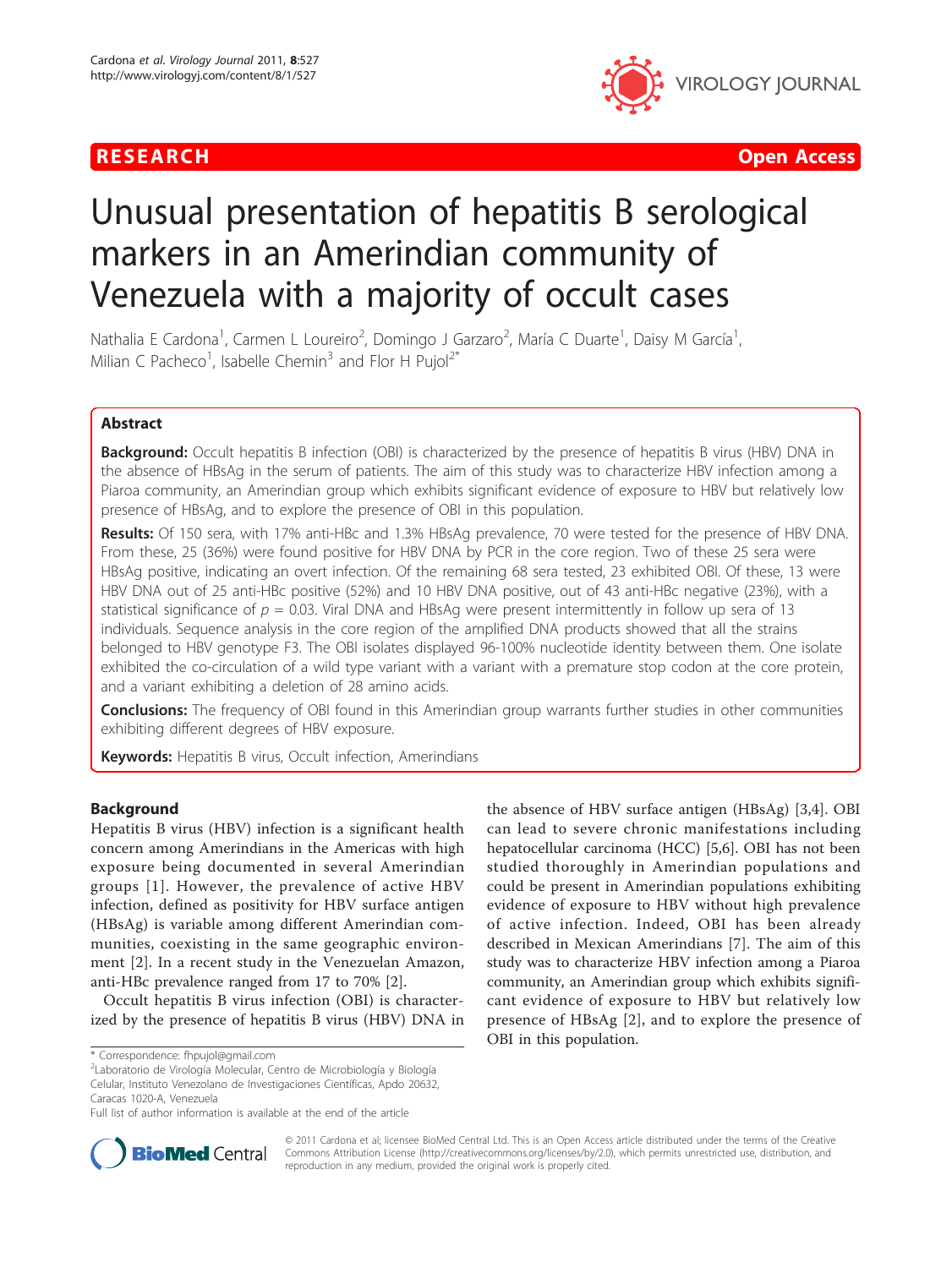<span id="page-2-0"></span>

# Results

A total of 150 sera from the Piaroa community Babilla de Pintao were analyzed (Figure 1). Total anticore antibodies (anti-HBc) prevalence was 17% (26/150) in this group and 31% (25/80) in individuals over 15 years of age [[2\]](#page-7-0). Only 2 sera (1.3%) were positive for HBsAg [\[2](#page-7-0)]. These 2 sera were negative for anti-HBc antibodies. A subset of 70 sera was analyzed for the presence of HBV DNA. Of these, 25 (36%) were positive for HBV DNA by PCR in the core region (Figure 1). All individuals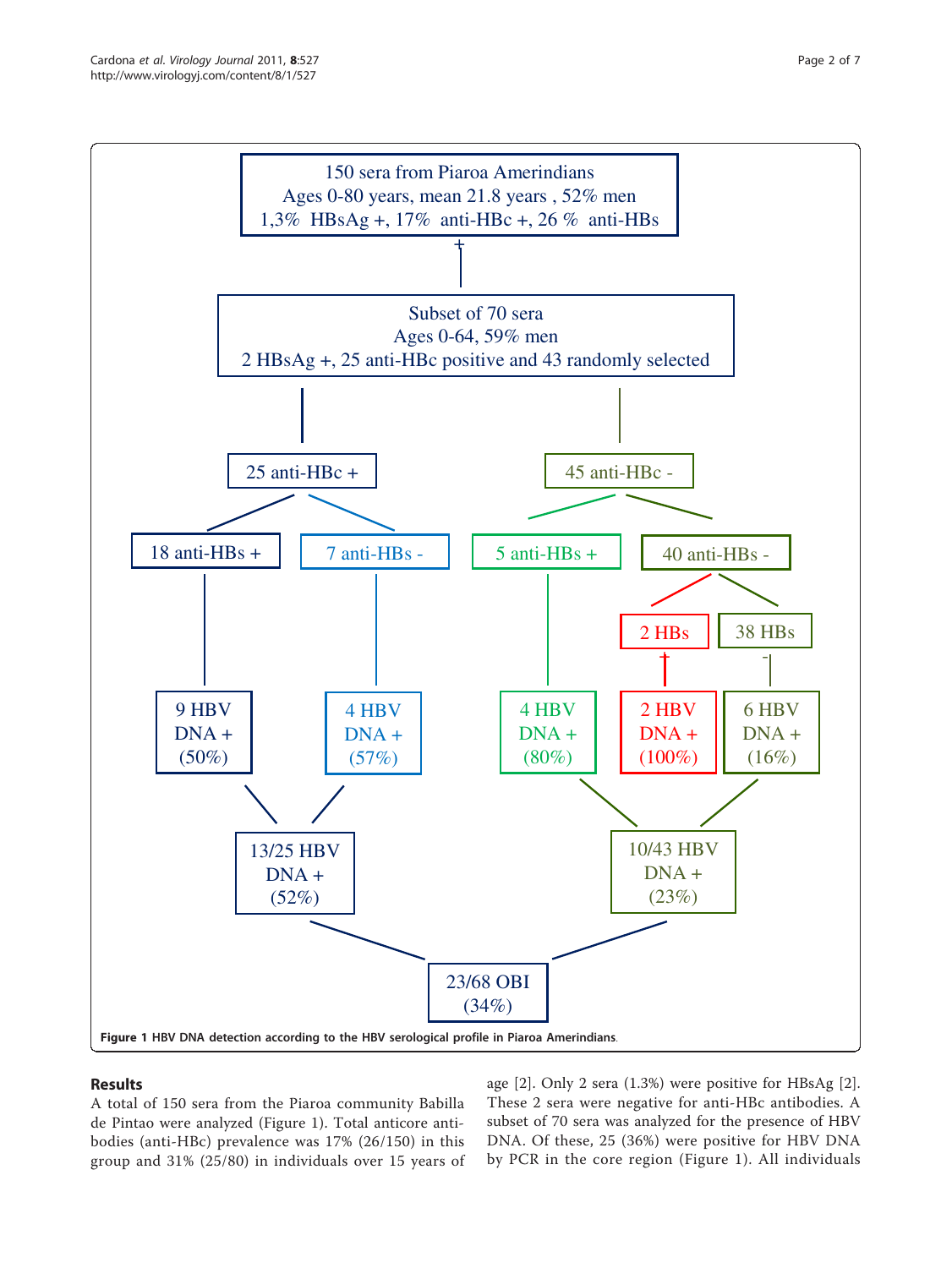showed normal ALT levels. The 2 HBsAg sera were positive for HBV DNA. Of the remaining 23 sera, 13 were anti-HBc positive, and 10 were both anti-HBc and HBsAg negative. Among the HBsAg negative sera, 52% of the anti-HBc positive and 23% of the anti-HBc negative sera were HBV DNA positive, this difference being statistically significant ( $p = 0.03$ ). HBV DNA was found even more frequently among anti-HBs positive individuals compared to anti-HBs negative ones ( $p = 0.01$ ) (Figure [1\)](#page-2-0). No difference was observed in the prevalence of OBI according to sex (9/25 of females and 16/41 of males had HBV DNA in their sera,  $p = 0.99$ ), or to age (9/30 younger than 30 years vs. 12/25 older,  $p = 0.26$ ).

Follow up sera were available for 13 individuals positive for HBV DNA. Viral DNA and HBsAg were present intermittently, as shown in Table 1. The two individuals presenting with an overt HBV infection at the beginning of the study, developed OBI later, since they carried HBV DNA in their sera for more than 2 years without the presence of HBsAg. The HBV genomic region that could readily be amplified was the core region, while the S region could be amplified only in some sera (Table 1). From the sera collected from vaccinated subjects in 2009, 34/36 showed levels of anti-HBs antibodies higher than 10 mIU/ml.

Sequence analysis in the core region of the DNA amplified products showed that all the strains belonged to HBV genotype F3 (Figure [2\)](#page-4-0). The OBI isolates displayed 96-100% nucleotide identity between them. The isolates were also closely related to sequences from HBV isolates circulating among other Piaroa, Yanomami and Yucpa Amerindians exhibiting overt infections and analyzed in previous studies [[8\]](#page-7-0). One isolate, BP21, exhibited co-circulation of a wild type virus along with a variant harboring a premature stop codon at aa 42 of the core protein, and a variant exhibiting a deletion of 28 aas (aa 78-105) (Figure [3\)](#page-5-0). A partial S genomic sequence was also available for 8 specimens. The sequences in the S region indicate the presence of HBV genotype F3, subtype adw4, although the length of the genomic region analyzed did not permit firm subgenotyping. Mutations associated with escape from antibody

Table 1 HBV DNA in sera from Piarao Amerindians

| Serum        | <b>Collected April 2002</b>     |                 |                              | <b>Collected March 2003</b>                                                                    |           |                          | <b>Collected August 2004</b>                          |                  |                              |
|--------------|---------------------------------|-----------------|------------------------------|------------------------------------------------------------------------------------------------|-----------|--------------------------|-------------------------------------------------------|------------------|------------------------------|
|              | Serological status <sup>1</sup> |                 |                              | Core <sup>2</sup> DNA S <sup>2</sup> DNA Serological status <sup>1</sup> Core <sup>2</sup> DNA |           | $S^2$ DNA                | Serological status <sup>1</sup> Core <sup>2</sup> DNA |                  | $S^2$ DNA                    |
| <b>BP131</b> | $S +$ , AC -                    | $^{+}$          |                              | $S - A C -$                                                                                    | $\! +$    | $^{+}$                   | $S +$ , AC -                                          | $\! + \!\!\!\!$  |                              |
| BP132        | $S +$ , AC                      | $+$             | $\overline{\phantom{a}}$     | $S - A C -$                                                                                    | $\! +$    | $\overline{\phantom{a}}$ | $S - A C +$                                           | $^{+}$           |                              |
| <b>BP11</b>  | $S - A C +$                     | $\! +$          |                              |                                                                                                |           |                          |                                                       |                  |                              |
| <b>BP14</b>  | $S - A C +$                     | $\! + \!$       |                              |                                                                                                |           |                          |                                                       |                  |                              |
| <b>BP19</b>  | $S - A C +$                     | $^{+}$          |                              |                                                                                                |           |                          | $S - A C +$                                           | $\boldsymbol{+}$ | $^+$                         |
| <b>BP29</b>  | $S - A C +$                     | $\, +$          | $\! + \!\!\!\!$              |                                                                                                |           |                          |                                                       |                  |                              |
| <b>BP31</b>  | $S - A C +$                     | $^{+}$          |                              |                                                                                                |           |                          |                                                       |                  |                              |
| <b>BP43</b>  | $S - A C +$                     | $^{+}$          |                              |                                                                                                |           |                          |                                                       |                  |                              |
| <b>BP88</b>  | $S - A C +$                     |                 | $\overline{\phantom{a}}$     |                                                                                                |           |                          |                                                       |                  |                              |
| <b>BP89</b>  | $S - A C +$                     | $^{+}$          |                              |                                                                                                |           |                          |                                                       |                  |                              |
| <b>BP97</b>  | $S - A C +$                     | $^{+}$          | $^{+}$                       | $S - A C +$                                                                                    | $\, +$    |                          |                                                       |                  |                              |
| BP113        | $S - A C +$                     | $\! + \!\!\!\!$ |                              |                                                                                                |           |                          |                                                       |                  |                              |
| <b>BP117</b> | $S - A C +$                     | $^+$            |                              |                                                                                                |           |                          |                                                       |                  |                              |
| BP152        | $S - A C +$                     | $+$             |                              |                                                                                                |           |                          |                                                       |                  |                              |
| <b>BP168</b> | $S - A C +$                     | $\! + \!$       |                              |                                                                                                |           |                          |                                                       |                  |                              |
| <b>BP21</b>  | $S - A C$                       | $\! + \!\!\!\!$ | $\qquad \qquad \blacksquare$ |                                                                                                |           |                          | $S - A C$                                             | $\! + \!\!\!\!$  |                              |
| <b>BP74</b>  | $S - A C -$                     | $+$             | $\overline{\phantom{a}}$     |                                                                                                |           |                          | $S - A C -$                                           | $\! +$           | $\overline{\phantom{a}}$     |
| <b>BP92</b>  | $S - A C -$                     | $^{+}$          | $\overline{\phantom{a}}$     |                                                                                                |           |                          | $S - A C -$                                           | $\boldsymbol{+}$ | $\qquad \qquad \blacksquare$ |
| BP134        | $S - A C -$                     | $+$             | ÷,                           | $S - A C$                                                                                      | $\! + \!$ |                          |                                                       |                  |                              |
| <b>BP136</b> | $S - A C -$                     | $\! +$          | $\overline{\phantom{m}}$     | $S - A C -$                                                                                    | $+$       | $\overline{\phantom{a}}$ |                                                       |                  |                              |
| <b>BP147</b> | $S - A C -$                     | $^{+}$          | $\boldsymbol{+}$             | $S+$ , $AC+$                                                                                   | $+$       | $^{+}$                   | $S - A C +$                                           | $\! + \!\!\!\!$  | L,                           |
| <b>BP150</b> | $S - A C$ -                     | $^{+}$          | $\overline{\phantom{a}}$     |                                                                                                |           |                          |                                                       |                  |                              |
| <b>BP154</b> | $S - A C -$                     | $^{+}$          | $\overline{\phantom{a}}$     | $S - A C -$                                                                                    | $\! +$    | $\overline{\phantom{a}}$ | $S +$ , AC-                                           | $\boldsymbol{+}$ | $\overline{\phantom{a}}$     |
| <b>BP156</b> | $S - A C -$                     | $^{+}$          | $\overline{\phantom{m}}$     | $S - A C -$                                                                                    | $^{+}$    | $\! + \!\!\!\!$          | $S - A C -$                                           | $\boldsymbol{+}$ |                              |
| BP164        | $S - A C -$                     | $^{+}$          | $^{+}$                       | $S +$ , AC-                                                                                    | $^{+}$    |                          | $S - A C -$                                           | $^{+}$           |                              |

1: Serological status: S (HBsAg), AC (anti-HBc). 2: PCR of the core (C) or surface antigen (S) region. Blank cells mean not determined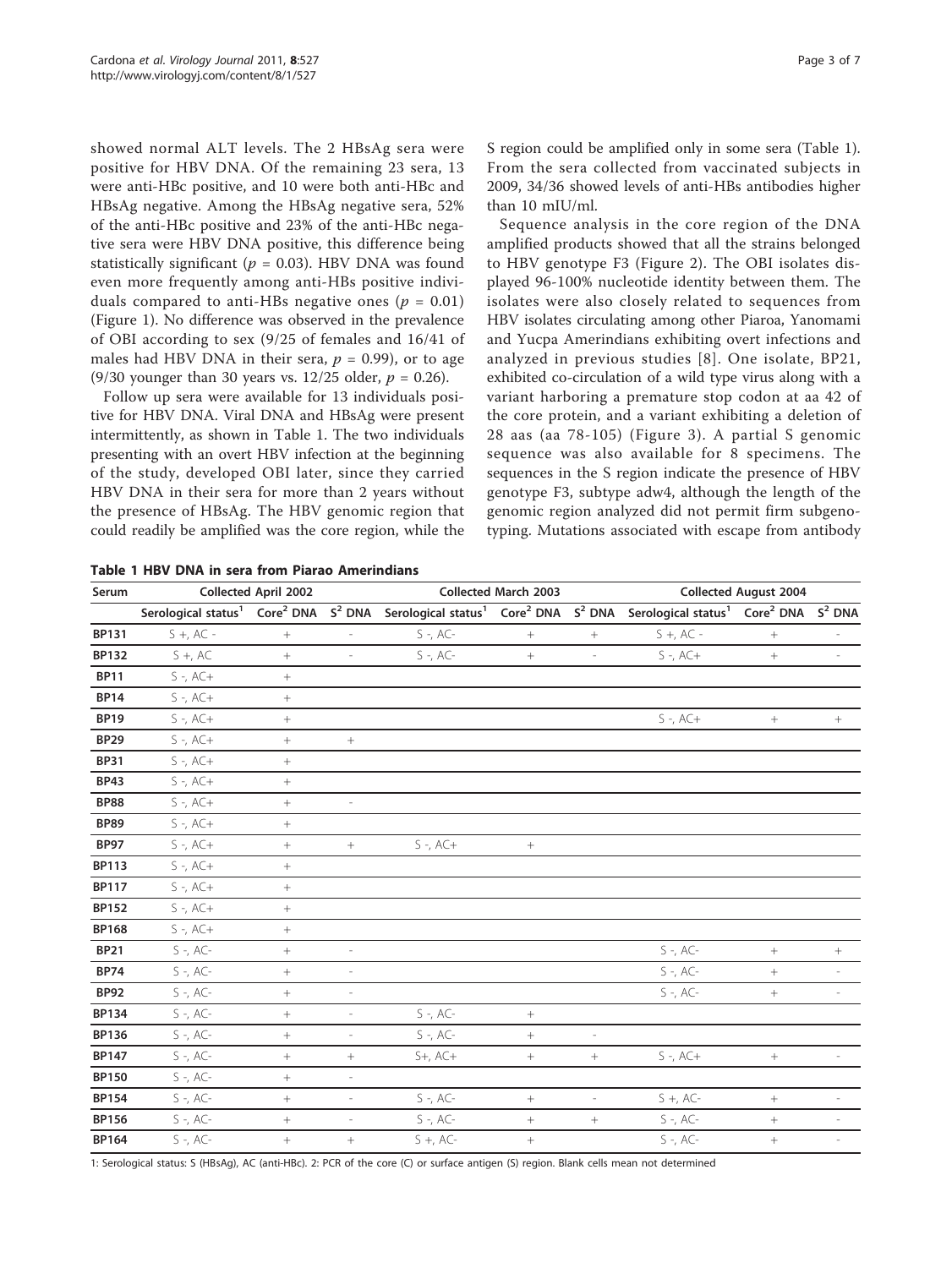neutralization were not observed (data not shown). All the OBI strains were genetically related (Figure 2). Interestingly, 19/25 specimens of OBI shared at least one parent exhibiting OBI.

## Discussion

HBV DNA was analyzed in an Amerindian population exhibiting moderate prevalence of infection (17% antiHBc), compared to other Venezuelan Amerindian populations, such as that of the Yanomami (58% anti-HBc). As described previously, this community showed a lower rate of acquisition of anti-HBc antibodies (1.4% in individuals less than 15 years old), compared to the Yanomami for example (38% in individuals less than 15 years old) [[2\]](#page-7-0). The lower prevalence of HBV exposure and infection in this Amerindian community may be

<span id="page-4-0"></span>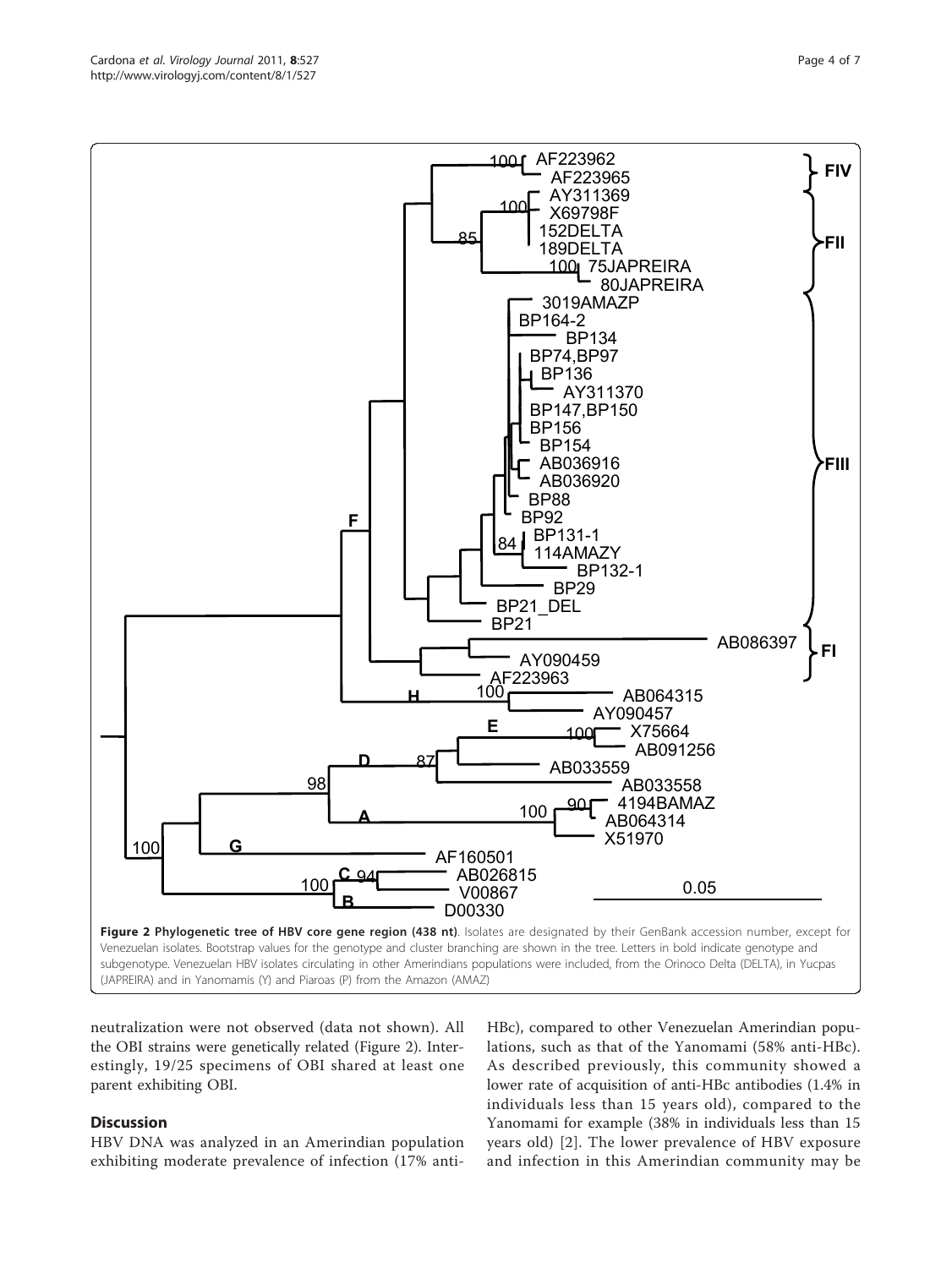<span id="page-5-0"></span>

due to its geographic location, since being located near the main urban centre of the state, it is closer to health services. In addition, a more frequent contact with other civilizations may have modified some socio-cultural practices, leading to a reduction in HBV transmission, together with more effective accomplishment of vaccination programs. Despite the lower rate of HBV acquisition, this community still exhibited a 17% prevalence of anti-HBc antibodies, with a low prevalence of HBsAg positivity. OBI was shown in this Piaroa population, both in individuals with HBV serological markers and, with less frequency, in individuals with silent exposure to infection. Follow-up analysis in 15 individuals confirmed the presence of OBI, since HBV DNA could be detected in an intermittent form. The frequency of OBI in this community is higher than that found previously in blood donors from Caracas (4.3%) [[9\]](#page-7-0), and in Mexican and North American Amerindians (14.2% and 9.7% respectively) [[7,10](#page-7-0)], although the methods used to determine OBI are somehow different between these reports. OBI is common among immunosuppressed individuals, due either to HIV [[11,12](#page-7-0)], or to other causes [[13\]](#page-7-0). It is important to note that Amerindians may be immunologically compromised due to multiple parasitic and

bacterial infections, to add to the high prevalence of HBV exposure [[14\]](#page-7-0). As expected, the prevalence of OBI infection was also higher when HBV serological markers of previous exposure (anti-HBc and/or anti-anti-HBs) were present. In addition, this Piaroa population exhibited a good response to vaccination as evidenced by the high frequency of seroconversion observed in 2009, after vaccination.

As anticipated, phylogenetic analysis showed the presence of the HBV genotype F3, and no particular strain was shown to be associated with OBI pattern, since the isolates were closely related to HBV isolates circulating in other Piaroa and Yanomami Venezuelan individuals [[8](#page-7-0)]. In a previous study of Venezuelan blood donors, OBI was significantly associated with a higher prevalence of genotypes A and D (70%), while genotype F was predominant in overt cases (76%) [\[9](#page-7-0)]. The present study shows that OBI can also be very frequent among individuals exclusively exposed to HBV genotype F. OBI has been described recently in Nahuas and Huichol native populations from Mexico, and HBV genotype H was found in several cases [[7](#page-7-0)]. Three studies have reported a predominance of genotype A and particularly D in cases of OBI [[15-17](#page-7-0)], while in other studies,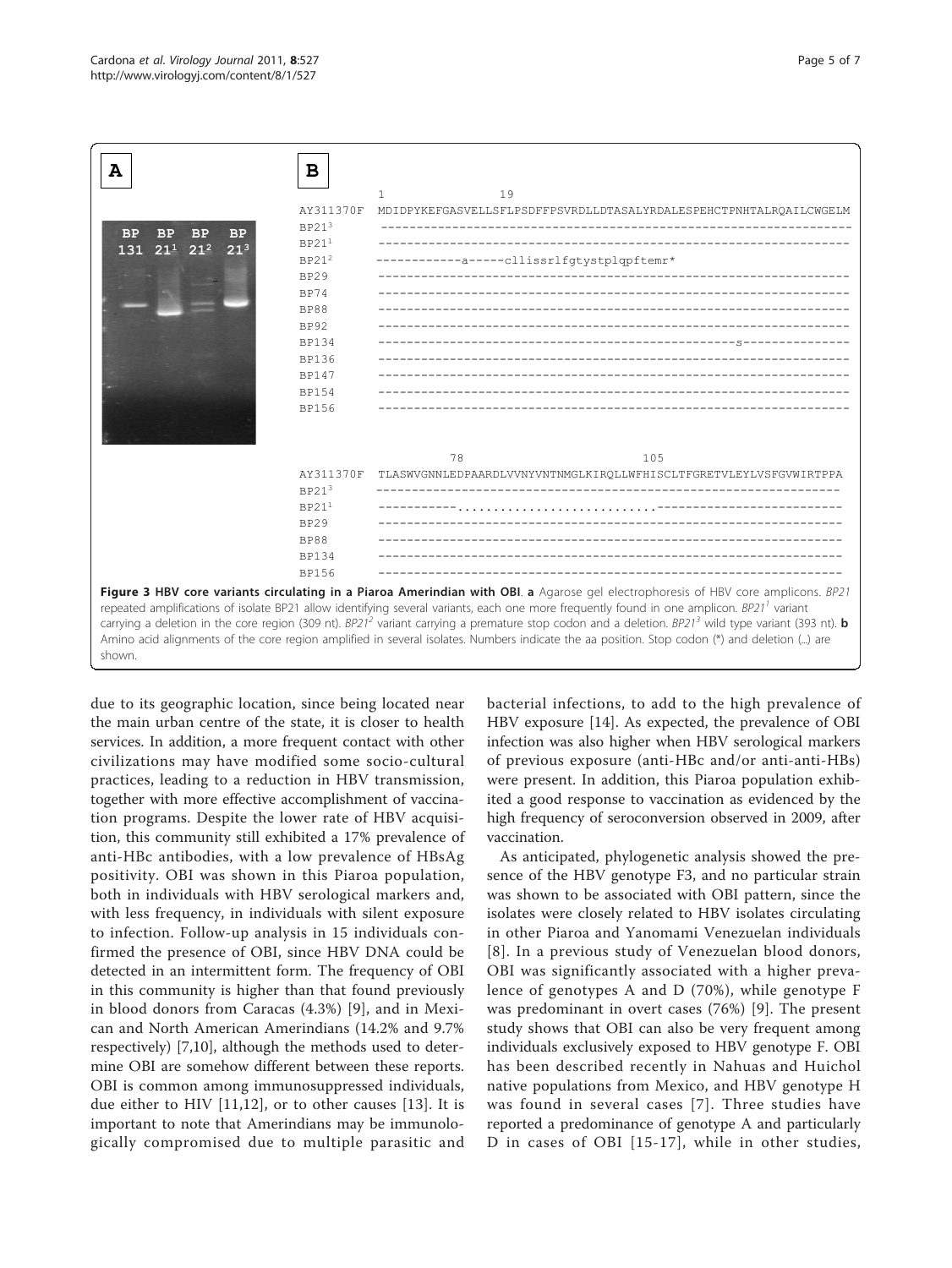<span id="page-6-0"></span>genotype A was present at a similar prevalence in overt and OBI infections [\[18\]](#page-7-0). Altogether, these studies suggest that OBI appears not to be restricted to a particular genotype. In our study, one subject was infected by a wild type virus with variants coding for core defective proteins, a situation already described in Venezuelan blood donors with OBI [[9\]](#page-7-0). Most of the subjects with OBI were related, suggesting than familiar transmission might have played a role in this situation. However, the number of samples analyzed and the short genomic sequence available for study did not allow testing of this hypothesis.

There is accumulating evidence of a pathogenic role for OBI [[19\]](#page-7-0). OBI may contribute to the progression of liver fibrosis and HCC development [[20](#page-7-0)], thus the potential benefits of antiviral treatment is in debate [[6,21\]](#page-7-0). As shown in this study and in others, vaccination of those populations at risk for OBI should be undertaken as it may bring some benefits to these communities [[22\]](#page-7-0).

# Conclusions

A high frequency of unusual HBV presentation was found in this Piaroa population. All the individuals were infected with HBV genotype F3. The OBI isolates displayed a restrained variability and were similar to the isolates causing overt HBV infection in other Venezuelan Amerindian groups. The frequency of OBI found in this Piaroa population warrants further studies in other Amerindian communities exhibiting different degrees of HBV exposure.

### Methods

### Population group

The Piaroa community of Babilla de Pintao (Amazon State, Venezuela) consists of 169 inhabitants, and 150 sera were analyzed for the presence of HBV serological markers, with informed consent and under approval of Bioethical Committees of CAICET and IVIC [[2](#page-7-0)]. Individuals were also vaccinated during this period. Testing was performed between 2002 and 2004, and a subset of sera (n = 36) were collected in 2009 to evaluate anti-HBs antibodies.

### Serological assays

Sera were tested for HBV markers with commercial assays: HBcAb DIMA™ (DIMA Diagnostika C.A., Venezuela), Murex HBsAg Version 3 (ABBOTT, Murex Biotech Limited, UK), Bioelisa anti-HBs (Biokit, S.A., Spain) and IgM anti-HBc by ETI-CORE-IGMK-2 (DiaSorin Ltda., Italy). A sample was considered anti-HBs positive if the levels of anti-HBs antibodies were higher than 10 UI/ml. ALT were also determined with a commercial assay (Wiener Lab, Argentina).

#### PCR and sequencing

A total of 70 sera (2 HBsAg positive, 25 anti-HBc positive and 43 remaining randomly selected) were analyzed by nested PCR of the core region [[9\]](#page-7-0). A sample was considered positive if it repeated positive after a second extraction of viral DNA. When enough serum was available, samples were also amplified by nested PCR in the S region [[8\]](#page-7-0). Purified PCR fragments were sent to CESAAN (Centro de Secuenciación y Análisis de Acidos Nucleicos, IVIC, Caracas, Venezuela), for sequencing. Sequences obtained from the Venezuelan isolates were compared with different reference strains from GenBank and used for phylogenetic analysis. Sequence alignment and phylogenetic analysis by the Neighbor Joining method (1,000 bootstrap replicas, genetic distances evaluated with Kimura 2 parameters corrections) were conducted using DNAMAN 5.2.2 (Lynnon Bio Soft, Canada). Nucleotide sequence data have been deposited in GenBank database under the accession numbers [JN255220](http://www.ncbi.nih.gov/entrez/query.fcgi?db=Nucleotide&cmd=search&term=JN255220)[-JN255243.](http://www.ncbi.nih.gov/entrez/query.fcgi?db=Nucleotide&cmd=search&term=JN255243)

#### Statistical analysis

Statistical differences were evaluated by the Chi-Squares test with Yates correction, according to a computerized Epi Info program, version 3.3.2 (Centers for Disease Control and Prevention, Atlanta, GA).

#### List of abbreviations

HBV: Hepatitis B virus; OBI: Occult hepatitis B virus infection; HCC: Hepatocellular carcinoma; HBsAg: HBV surface antigen; anti-HBc: Anticore antibodies

#### Acknowledgements

This work was supported by Grant G-2000001493 from FONACIT, Venezuela, and Projet ECOS-Nord France-Venezuela: V09S02.

#### Author details

<sup>1</sup>Servicio Autónomo: Centro Amazónico para la Investigación y Control de enfermedades Tropicales, Simón Bolívar "CAICET", Puerto Ayacucho, Venezuela. <sup>2</sup> Laboratorio de Virología Molecular, Centro de Microbiología y Biología Celular, Instituto Venezolano de Investigaciones Científicas, Apdo 20632, Caracas 1020-A, Venezuela. <sup>3</sup>INSERM U1052 CRCL, Lyon I University Villeurbanne, France.

#### Authors' contributions

NEC, CLL and DJG carried out the molecular genetic studies, and participated in the sequence alignment. NEC, IC and FHP drafted the manuscript. DMG and MCP carried out the immunoassays. MCD participated in the clinical and epidemiological study. NEC and FHP participated in the design of the study and performed the statistical analysis. All authors read and approved the final manuscript.

#### Competing interests

The authors declare that they have no competing interests.

Received: 2 September 2011 Accepted: 9 December 2011 Published: 9 December 2011

#### References

1. Devesa M, Pujol FH: [Hepatitis B virus genetic diversity in Latin America.](http://www.ncbi.nlm.nih.gov/pubmed/17280734?dopt=Abstract) Virus Res 2007, 127:177-184.